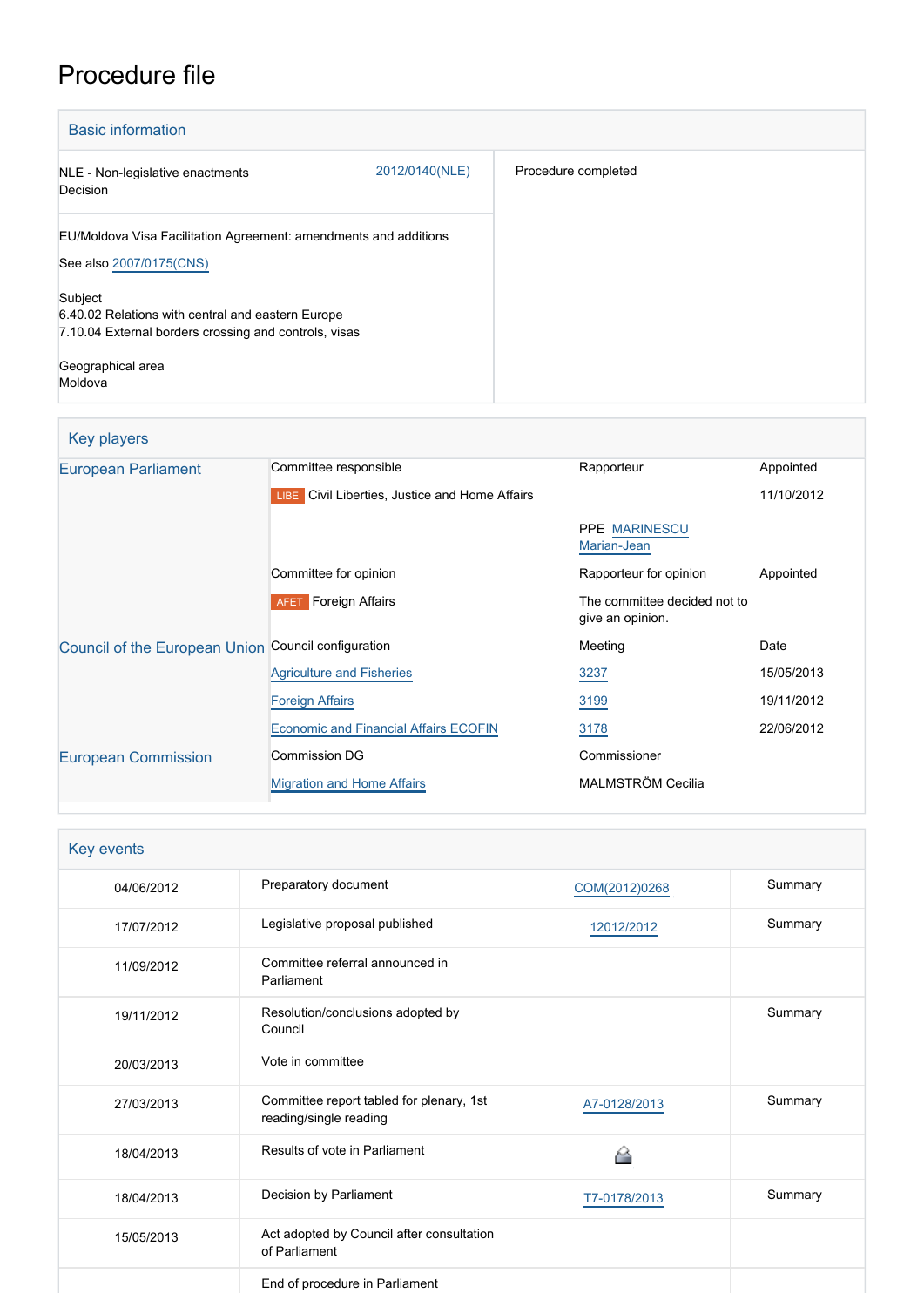| 15/05/2013 |                                         |  |
|------------|-----------------------------------------|--|
| 20/06/2013 | Final act published in Official Journal |  |

| <b>Technical information</b> |                                                                                                      |
|------------------------------|------------------------------------------------------------------------------------------------------|
| Procedure reference          | 2012/0140(NLE)                                                                                       |
| Procedure type               | NLE - Non-legislative enactments                                                                     |
| Procedure subtype            | Consent by Parliament                                                                                |
| Legislative instrument       | Decision                                                                                             |
|                              | See also 2007/0175(CNS)                                                                              |
| Legal basis                  | Treaty on the Functioning of the EU TFEU 077-p2; Treaty on the Functioning<br>of the EU TFEU 218-p6a |
| Other legal basis            | Rules of Procedure EP 159                                                                            |
| Stage reached in procedure   | Procedure completed                                                                                  |
| Committee dossier            | LIBE/7/09698                                                                                         |

#### Documentation gateway

| Preparatory document                                               | COM(2012)0268 | 04/06/2012 | EC. | Summary |
|--------------------------------------------------------------------|---------------|------------|-----|---------|
| Document attached to the procedure                                 | 10871/2012    | 19/06/2012 | CSL |         |
| Legislative proposal                                               | 12012/2012    | 17/07/2012 | CSL | Summary |
| Committee draft report                                             | PE504.072     | 31/01/2013 | EP  |         |
| Committee report tabled for plenary, 1st<br>reading/single reading | A7-0128/2013  | 27/03/2013 | EP  | Summary |
| Text adopted by Parliament, 1st reading/single<br>reading          | T7-0178/2013  | 18/04/2013 | EP  | Summary |

### Additional information

| National parliaments | <b>IPEX</b> |
|----------------------|-------------|
| European Commission  | EUR-Lex     |

#### Final act

 [Decision 2013/296](https://eur-lex.europa.eu/smartapi/cgi/sga_doc?smartapi!celexplus!prod!CELEXnumdoc&lg=EN&numdoc=32013D0296) [OJ L 168 20.06.2013, p. 0001](https://eur-lex.europa.eu/legal-content/EN/TXT/?uri=OJ:L:2013:168:TOC) Summary

## EU/Moldova Visa Facilitation Agreement: amendments and additions

PURPOSE: to conclude the Agreement between the European Union and Moldova amending the Agreement between the European Community and the Republic of Moldova on the facilitation of the issuance of visas.

PROPOSED ACT: Council Decision.

BACKGROUND: [the Visa Facilitation Agreement between the European Community and the Republic of Moldov](http://www.europarl.europa.eu/oeil/popups/ficheprocedure.do?lang=EN&procnum=CNS/2007/0175)a has been in force since 1 January 2008.

Article 12 of the Visa Facilitation Agreement establishes a Joint Committee tasked inter alia with monitoring the implementation of the Agreement and suggesting amendments and additions thereto. At its 5th meeting on 27 May 2010, the Joint Committee made a number of suggestions for amendments and additions to the Agreement.

On that basis the Commission presented on 29 October 2010 a recommendation to the Council in order to authorise the Commission to open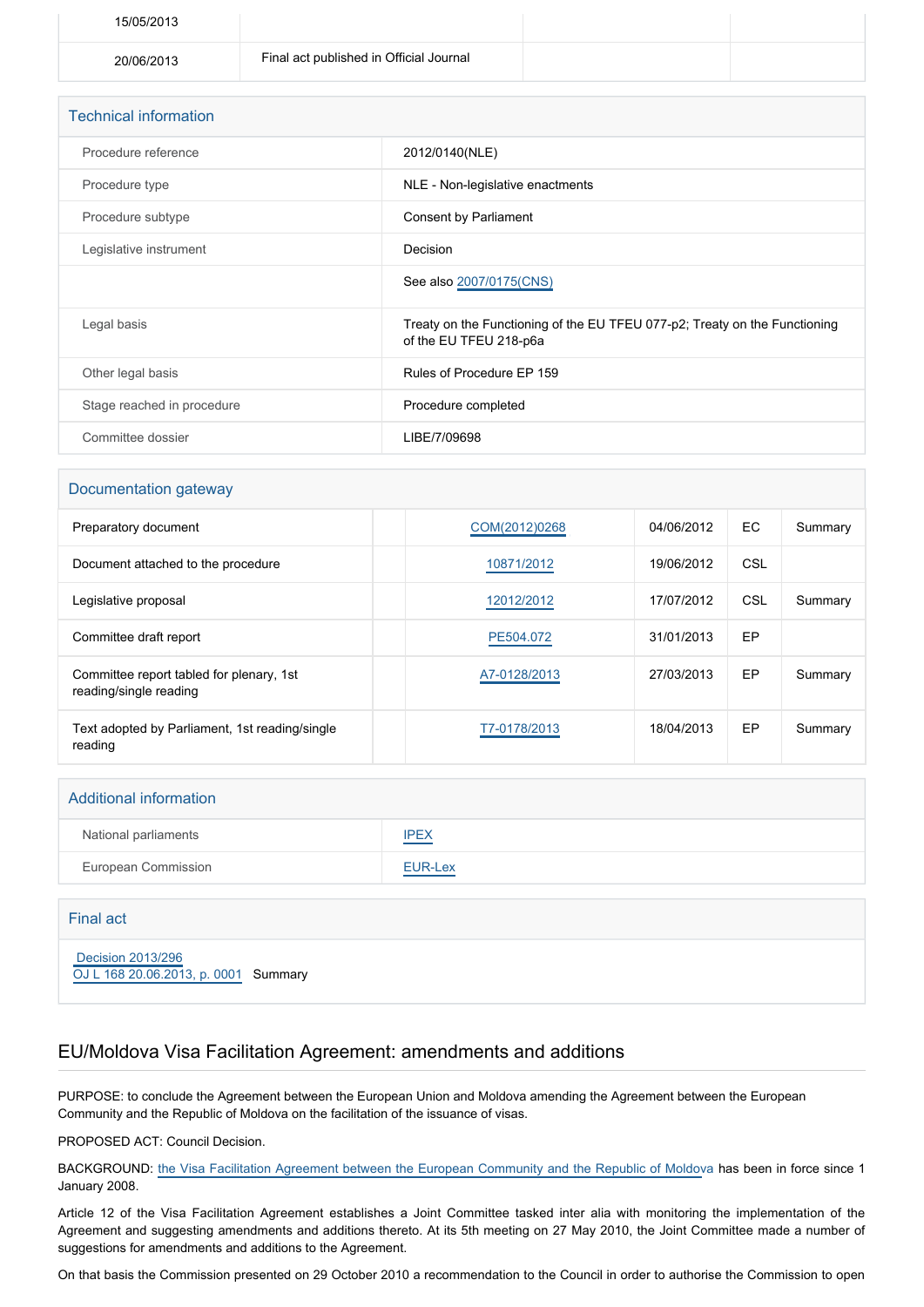negotiations with Moldova on an Agreement amending the Visa Facilitation Agreement. Following the authorisation given by the Council on 11 April 2011, the negotiations with Moldova on an Agreement amending the Visa Facilitation Agreement were opened on 13 May 2011 in Brussels. Three further negotiation rounds took place on 29 August 2011 in Chisinau and on 16 November 2011 and 14 December 2011 in Brussels.

IMPACT ASSESSMENT: no impact assessment was carried out.

LEGAL BASIS: Article 77(2a), in conjunction with Article 218 (6)(a) of the Treaty on the Functioning of the European Union (TFEU).

CONTENT: the aim of this draft Council Decision is to conclude, on behalf of the EU, the Agreement between the European Union and the Republic of Moldova amending the Agreement between the European Community and the Republic of Moldova on the facilitation of the issuance of visas.

Main provisions: the draft amending Agreement foresees inter alia a visa waiver for Moldovan citizens who are holders of biometric service passports. Given the importance of this for the European Union, a letter has been sent on behalf of the European Union to the Republic of Moldova on 28 February 2012 confirming that the European Union may invoke a partial suspension of the amended Agreement and in particular the provision providing the visa waiver for holders of biometric service passports, in accordance with the suspension clause of the amended Agreement, if this visa waiver would be misused by the Republic of Moldova or would lead to a threat to public security. This approach was endorsed by Member States at the Visa Working Party on 10 January 2012. The Republic of Moldova agreed to this approach by email of 13 February 2012.

The final content of it can be summarised as follows:

(1) simplified requirements for documents to be presented regarding the purpose of the journey for the following categories of applicants:

- drivers conducting international cargo and passenger transportation services and journalists: have been reviewed;

- members of the technical crew accompanying journalists, close relatives of EU citizens residing in the territory of the Member State of which they are nationals, and participants in official EU cross-border cooperation programmes: have been introduced;

(2) clarification of the provisions on the period of validity of multiple-entry visas for the following categories of applicants:

- the categories listed in Article 5(1) of the Visa Facilitation Agreement as well as spouses, children and parents visiting citizens of the European Union residing in the territory of the Member State of which they are nationals, and the technical crew accompanying journalists in a professional capacity: in principle, multiple-entry visas valid for five years shall be issued. Multiple-entry visas with a shorter period of validity shall only be issued where the expiry date of the travel document requires this or where the need or the intention to travel frequently or regularly is manifestly limited to a shorter period;

- the categories listed in Article 5(2) of the Visa Facilitation Agreement and participants in official EU cross-border cooperation programmes: in principle, multiple-entry visas valid for one year shall be issued. Multiple-entry visas with a shorter period of validity shall only be issued where the expiry date of the travel document requires this or where the need or the intention to travel frequently or regularly is manifestly limited to a shorter period;

(3) a full waiving of the visa fee for the following additional categories of applicants: close relatives of citizens of the European Union residing in the territory of the Member State of which they are nationals, the technical crew accompanying journalists in a professional capacity, participants aged 25 years or less in seminars, conferences, sports, cultural or educational events, organised by non-profit organisations, representatives of civil society organisations undertaking trips for the purposes of educational training, seminars, conferences, participants in official EU cross-border cooperation programmes;

(4) the possibility for an external service provider, with whom a Member State cooperates in view of issuing a visa, to charge a service fee of up to EUR 30, while maintaining the possibility of all applicants to lodge their applications directly at a consulate; on the specific request of the Republic of Moldova, a European Union Declaration is attached to the amending Agreement on the European Union's commitment to outsource the reception of visa applications only as a last resort;

(5) the possibility to waive the requirement to appear in person when lodging an application;

(6) the exemption from the visa requirement for short stays for the citizens of the Republic of Moldova who are holders of biometric service passports: the amending Agreement clarifies that this does not affect the applicability of provisions of existing bilateral Agreements or arrangements between individual Member States and the Republic of Moldova on the exemption of the holders of non-biometric service passports from the visa requirement for short stays.

The amending Agreement comprises:

- a Joint Declaration is attached to the amending Agreement on the cooperation on travel documents and regular exchange of information on document security;
- replying to a specific request formulated by the Republic of Moldova, a European Union Declaration is attached to the amending Agreement on documents to be submitted when applying for short-stay;
- replying to a specific request formulated by the Republic of Moldova, a European Union Declaration is attached to the amending Agreement on facilitations for family members not covered by the legally binging provisions of the Agreement.

Territorial provisions are provided for to take into account:

- the specific situations of Denmark, Ireland and the United Kingdom are reflected in the preamble;
- the association of Switzerland and Liechtenstein to the implementation, application and development of the Schengen acquis is reflected in a Joint Declaration to the amending Agreement.

BUDGETARY IMPLICATION: the proposal has no implications for the EU budget.

## EU/Moldova Visa Facilitation Agreement: amendments and additions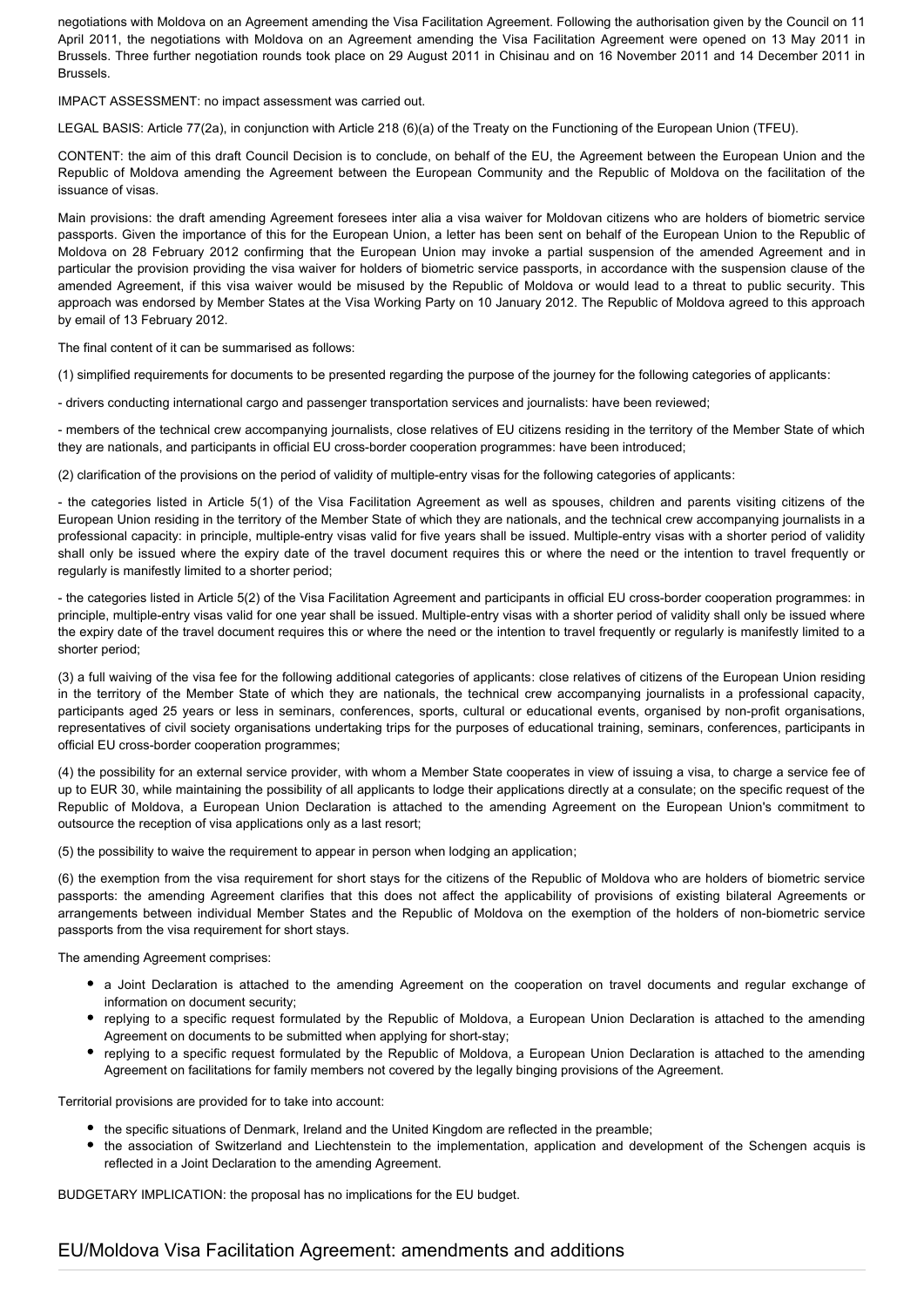PURPOSE: to conclude the Agreement between the European Union and Moldova amending the Agreement between the European Community and the Republic of Moldova on the facilitation of the issuance of visas.

#### PROPOSED ACT: Council Decision.

BACKGROUND: [the Visa Facilitation Agreement between the European Community and the Republic of Moldov](http://www.europarl.europa.eu/oeil/popups/ficheprocedure.do?lang=EN&procnum=CNS/2007/0175)a has been in force since 1 January 2008.

Article 12 of the Visa Facilitation Agreement establishes a Joint Committee tasked inter alia with monitoring the implementation of the Agreement and suggesting amendments and additions thereto. At its 5th meeting on 27 May 2010, the Joint Committee made a number of suggestions for amendments and additions to the Agreement.

On that basis the Commission presented on 29 October 2010 a recommendation to the Council in order to authorise the Commission to open negotiations with Moldova on an Agreement amending the Visa Facilitation Agreement. Following the authorisation given by the Council on 11 April 2011, the negotiations with Moldova on an Agreement amending the Visa Facilitation Agreement were opened on 13 May 2011 in Brussels.

In accordance with a Council Decision, the amending Agreement was signed, subject to its conclusion.

It is now necessary to approve this Agreement on behalf of the European Union.

IMPACT ASSESSMENT: no impact assessment was carried out.

LEGAL BASIS: Article 77(2a), in conjunction with Article 218 (6)(a) of the Treaty on the Functioning of the European Union (TFEU).

CONTENT: the aim of this draft Council Decision is to conclude, on behalf of the EU, the Agreement between the European Union and the Republic of Moldova amending the Agreement between the European Community and the Republic of Moldova on the facilitation of the issuance of visas.

Main provisions: the draft amending Agreement foresees inter alia a visa waiver for Moldovan citizens who are holders of biometric service passports. Given the importance of this for the European Union, a letter has been sent on behalf of the European Union to the Republic of Moldova on 28 February 2012 confirming that the European Union may invoke a partial suspension of the amended Agreement and in particular the provision providing the visa waiver for holders of biometric service passports, in accordance with the suspension clause of the amended Agreement, if this visa waiver would be misused by the Republic of Moldova or would lead to a threat to public security. This approach was endorsed by Member States at the Visa Working Party on 10 January 2012. The Republic of Moldova agreed to this approach by email of 13 February 2012.

The final content of it can be summarised as follows:

(1) simplified requirements for documents to be presented regarding the purpose of the journey for the following categories of applicants:

- drivers conducting international cargo and passenger transportation services and journalists: have been reviewed;

- members of the technical crew accompanying journalists, close relatives of EU citizens residing in the territory of the Member State of which they are nationals, and participants in official EU cross-border cooperation programmes: have been introduced;

(2) clarification of the provisions on the period of validity of multiple-entry visas for the following categories of applicants:

- the categories listed in Article 5(1) of the Visa Facilitation Agreement as well as spouses, children and parents visiting citizens of the European Union residing in the territory of the Member State of which they are nationals, and the technical crew accompanying journalists in a professional capacity: in principle, multiple-entry visas valid for five years shall be issued. Multiple-entry visas with a shorter period of validity shall only be issued where the expiry date of the travel document requires this or where the need or the intention to travel frequently or regularly is manifestly limited to a shorter period;

- the categories listed in Article 5(2) of the Visa Facilitation Agreement and participants in official EU cross-border cooperation programmes: in principle, multiple-entry visas valid for one year shall be issued. Multiple-entry visas with a shorter period of validity shall only be issued where the expiry date of the travel document requires this or where the need or the intention to travel frequently or regularly is manifestly limited to a shorter period;

(3) a full waiving of the visa fee for the following additional categories of applicants: close relatives of citizens of the European Union residing in the territory of the Member State of which they are nationals, the technical crew accompanying journalists in a professional capacity, participants aged 25 years or less in seminars, conferences, sports, cultural or educational events, organised by non-profit organisations, representatives of civil society organisations undertaking trips for the purposes of educational training, seminars, conferences, participants in official EU cross-border cooperation programmes;

(4) the possibility for an external service provider, with whom a Member State cooperates in view of issuing a visa, to charge a service fee of up to EUR 30, while maintaining the possibility of all applicants to lodge their applications directly at a consulate; on the specific request of the Republic of Moldova, a European Union Declaration is attached to the amending Agreement on the European Union's commitment to outsource the reception of visa applications only as a last resort;

(5) the possibility to waive the requirement to appear in person when lodging an application;

(6) the exemption from the visa requirement for short stays for the citizens of the Republic of Moldova who are holders of biometric service passports: the amending Agreement clarifies that this does not affect the applicability of provisions of existing bilateral Agreements or arrangements between individual Member States and the Republic of Moldova on the exemption of the holders of non-biometric service passports from the visa requirement for short stays.

The amending Agreement comprises:

- a Joint Declaration is attached to the amending Agreement on the cooperation on travel documents and regular exchange of information on document security;
- replying to a specific request formulated by the Republic of Moldova, a European Union Declaration is attached to the amending Agreement on documents to be submitted when applying for short-stay;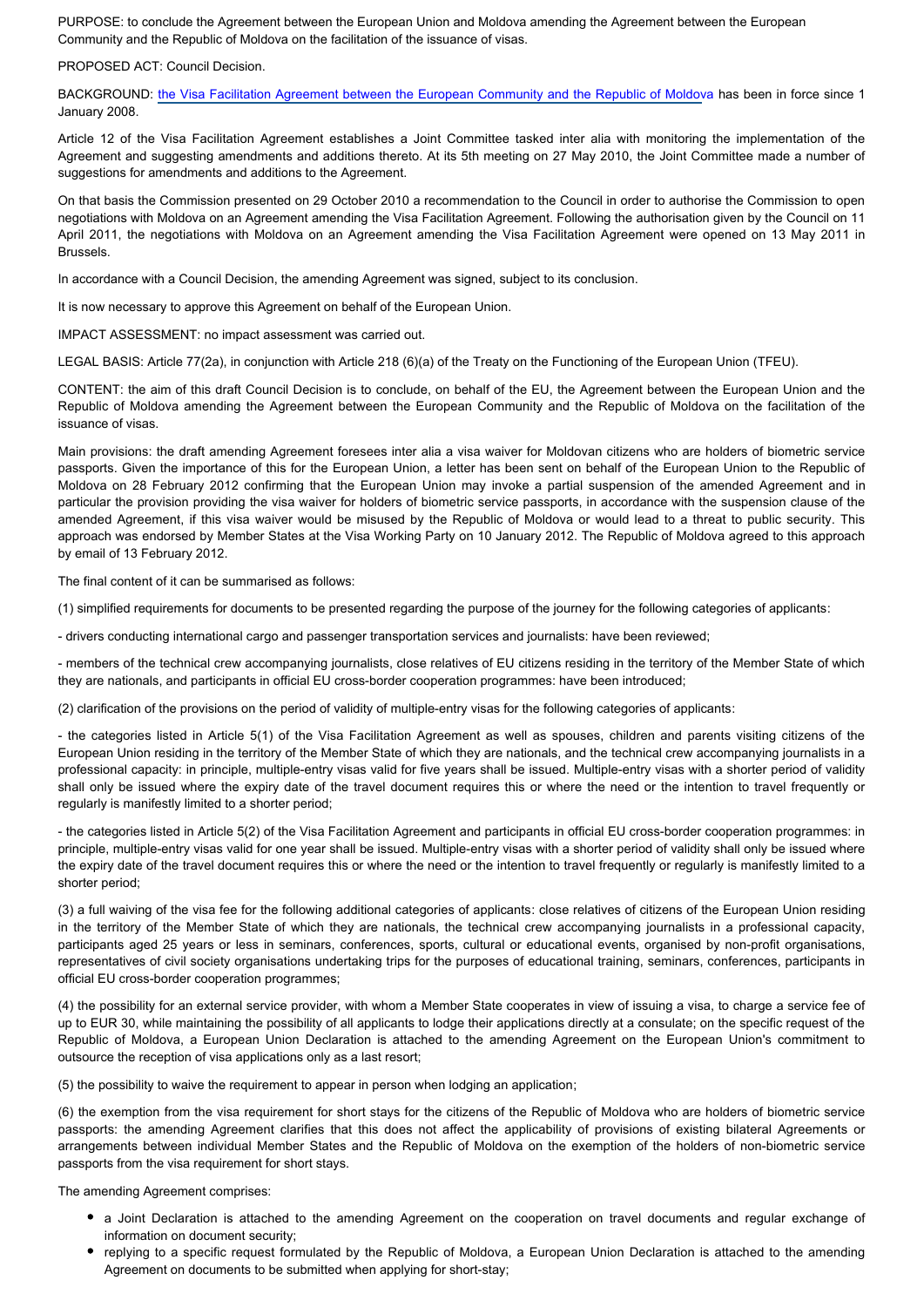replying to a specific request formulated by the Republic of Moldova, a European Union Declaration is attached to the amending Agreement on facilitations for family members not covered by the legally binging provisions of the Agreement.

Territorial provisions are provided for to take into account:

- the specific situations of Denmark, Ireland and the United Kingdom are reflected in the preamble;
- the association of Switzerland and Liechtenstein to the implementation, application and development of the Schengen acquis is reflected in a Joint Declaration to the amending Agreement.

BUDGETARY IMPLICATION: the proposal has no implications for the EU budget.

## EU/Moldova Visa Facilitation Agreement: amendments and additions

The Council adopted a series of conclusion on the Action Plan on Visa Liberalisation in respect of the Republic of Moldova.

In favour of a visa-free system: in its conclusions, the Council reaffirms the EUs commitment to the shared objective of visa-free travel for the citizens of Moldova in due course provided that the conditions for well-managed and secure mobility are in place. In this context, an Action Plan was presented to the Moldovan authorities in 2011, as well as reports on its implementation.

Building on these reports, the Council shares the analysis that the Republic of Moldova has fulfilled all the benchmarks under the first phase of the Action Plan on Visa Liberalisation, and decides to launch the assessment of the benchmarks set out under the second phase.

The Council invites the Commission to continue supporting Moldova in implementing the Action Plan on Visa Liberalisation, as well as to continue reporting about the implementation thereof, including on the follow-up to the Commissions report on possible migratory and security impacts, with a view to deciding on the fulfilment of all the benchmarks of the Action Plan on Visa Liberalisation.

## EU/Moldova Visa Facilitation Agreement: amendments and additions

The Committee on Civil Liberties, Justice and Home Affairs adopted the recommendation by Marian-Jean MARINESCU (EPP, RO) on the draft Council decision on the conclusion of the Agreement between the European Union and the Republic of Moldova amending the Agreement between the European Community and the Republic of Moldova on the facilitation of the issuance of visas.

The committee recommends that the European Parliament give its consent to the conclusion of the Agreement which seeks to facilitate the life of citizens and strengthen people-to-people contacts by reducing the time and cut down the costs associated with travelling in the Schengen area.

## EU/Moldova Visa Facilitation Agreement: amendments and additions

The European Parliament adopted a legislative resolution on the draft Council decision on the conclusion of the Agreement between the European Union and the Republic of Moldova amending the Agreement between the European Community and the Republic of Moldova on the facilitation of the issuance of visas.

Parliament consents to the conclusion of the Agreement.

## EU/Moldova Visa Facilitation Agreement: amendments and additions

PURPOSE: to conclude the Agreement between the European Union and Moldova amending the Agreement between the European Community and the Republic of Moldova on the facilitation of the issuance of visas.

NON-LEGISLATIVE ACT: Council Decision 2013/296/EU on the conclusion of the Agreement between the European Union and the Republic of Moldova amending the Agreement between the European Community and the Republic of Moldova on the facilitation of the issuance of visas.

BACKGROUND: in accordance with Council Decision 2012/353/EU, the Agreement between the European Union and the Republic of Moldova amending the Agreement between the European Community and the Republic of Moldova on the facilitation of the issuance of visas was signed on 27 June 2012, subject to its conclusion.

It is now appropriate to approve the agreement on behalf of the European Union.

CONTENT: by means of this Decision, the [Agreement between the European Community and the Republic of Moldova on the facilitation of the](http://www.europarl.europa.eu/oeil/popups/ficheprocedure.do?reference=2007/0175(CNS)) [issuance of visas](http://www.europarl.europa.eu/oeil/popups/ficheprocedure.do?reference=2007/0175(CNS)), which entered into force on 1 January 2008, is amended as follows:

- a visa waiver for Moldovan citizens who are holders of biometric service passports:
- simplified requirements for documents to be presented regarding the purpose of the journey for certain categories of applicants;
- clarification of the provisions on the period of validity of multiple-entry visas for certain categories of applicants;
- a full waiving of the visa fee for certain categories of applicants;
- the possibility for an external service provider, with whom a Member State cooperates in view of issuing a visa, to charge a service fee of up to EUR 30;
- the possibility to waive the requirement to appear in person when lodging an application;
- the exemption from the visa requirement for short stays for the citizens of the Republic of Moldova who are holders of biometric service passports.